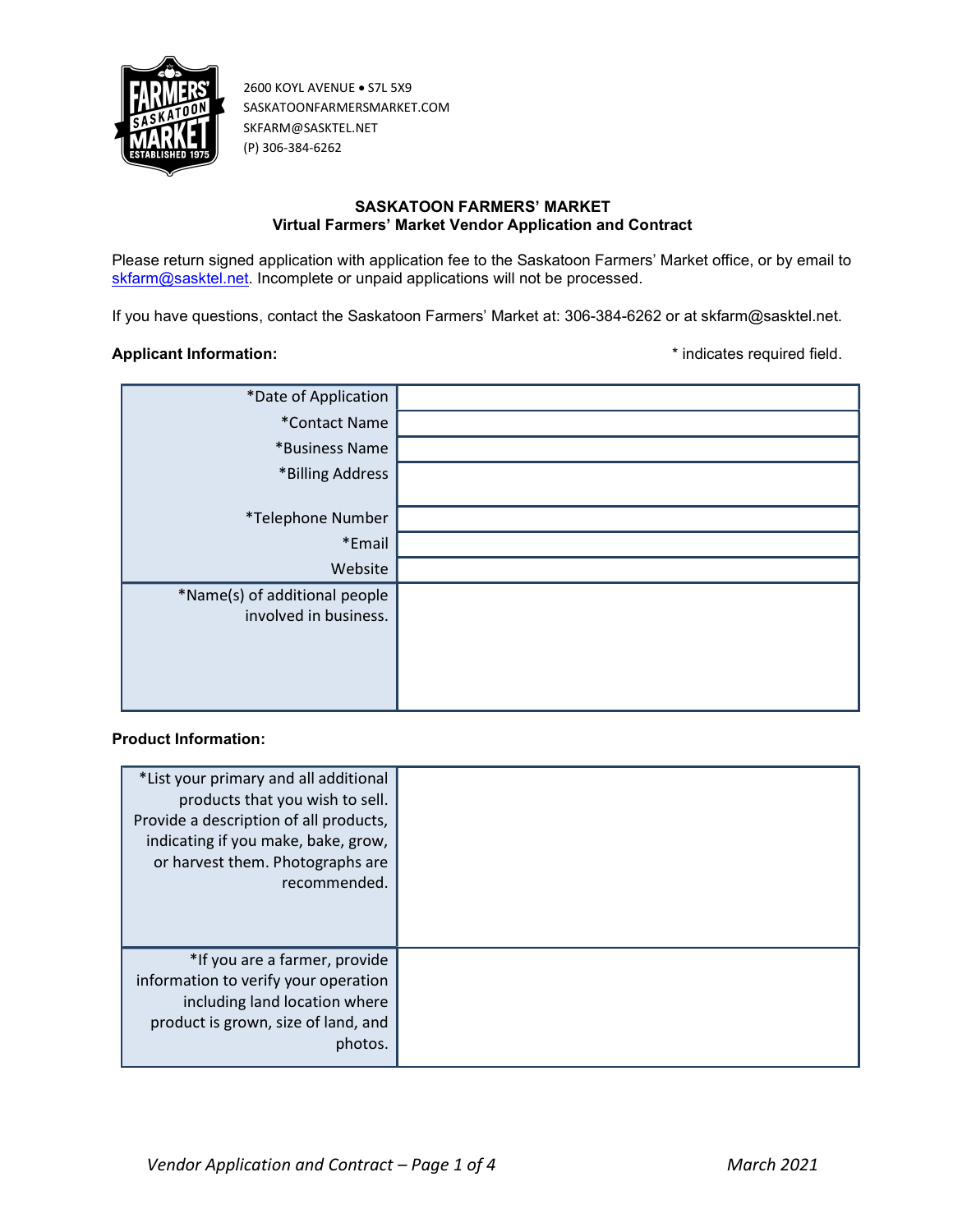

| *If you are a craftsperson, explain<br>your craft and how you make your<br>product.                            |     |  |
|----------------------------------------------------------------------------------------------------------------|-----|--|
| *If you are wishing to sell prepared<br>foods, where do you prepare your<br>foods? Is this a licensed kitchen? |     |  |
| *Do you sell your products at any<br>other Farmers' Market(s)? If yes,                                         | Yes |  |
| please provide a reference.                                                                                    | No. |  |
| *Has your product been juried by<br>any other organization? If yes, which                                      | Yes |  |
| organization and what outcome?                                                                                 | No  |  |

## Website and Social Media Content:

| Social Media Handle                                                                |  |
|------------------------------------------------------------------------------------|--|
| Website                                                                            |  |
| Online Listings/Store                                                              |  |
| Email address                                                                      |  |
| Please provide a short bio for use on<br>the Saskatoon Farmers' Market<br>website. |  |

Freedom of Information Protection: The SFM will protect your personal information and will not distribute your contact or other information without your permission. By providing the above information for the SFM's website and social media, you are granting permission for the specific information to be shared to meet promotional and customer service needs that may arise.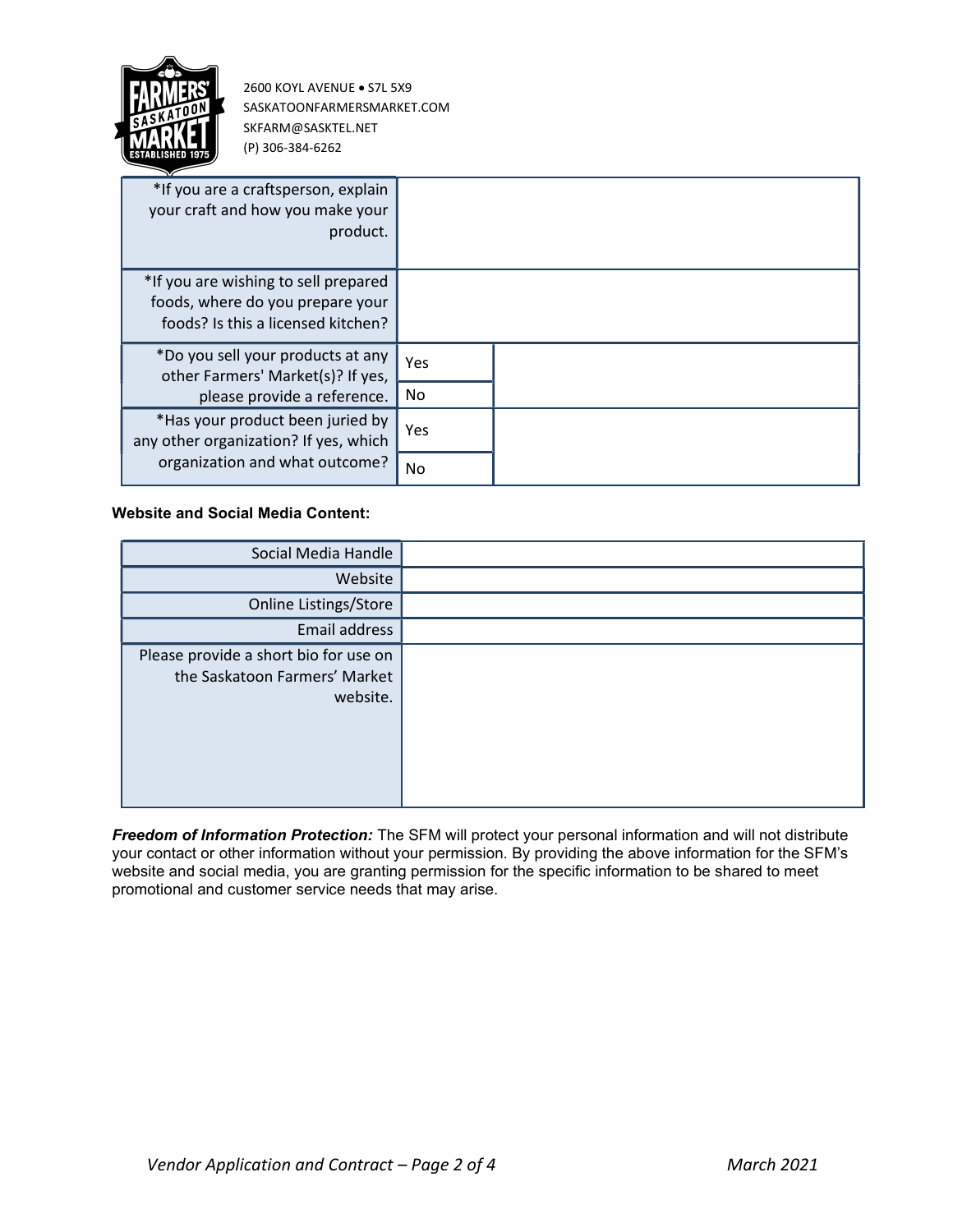

## Food Vendors:

Sale of food and food products is regulated by Saskatchewan Health Authority's Environmental Public Health Department. All vendors selling food products must comply with minimum requirements set forth by the EPH and are subject to inspection. Vendors must submit documentation to the EPH annually, via the SFM office. Verification of production facilities & licenses is also required by the SFM office.

As relevant, attach:

- □ Food Safe Certificate
- $\Box$  Meat Facility form
- □ Certificate of Pasteurization
- □ Certification of Organic Production
- $\Box$  Insurance (if relevant)
- Catering Licence
- □ Food Cart or Food Truck Licence

## SASKATOON FARMERS' MARKET VENDOR FEES Rates effective August 2020 except • effective October 2020

| Line           |                                                |              |
|----------------|------------------------------------------------|--------------|
| 1              | <b>Virtual Farmers' Market Application Fee</b> | \$100        |
|                |                                                |              |
| 2              | <b>Virtual Farmers' Market Fees</b>            |              |
| 3              | Local Line Annual Subscription Fee             | \$100        |
|                | <b>OR</b>                                      |              |
| $\overline{a}$ | Local Line Monthly Subscription Fee            | \$20         |
| 5              | <b>Square Fees</b>                             | Variable     |
| 6              | <b>SFM Commission - VFM Vendors</b>            | 15% of sales |
|                |                                                |              |

#### Explanation of Fees and Charges:

| Line           | <b>Explanation</b>                                                                                                     |
|----------------|------------------------------------------------------------------------------------------------------------------------|
|                | Applicable to prospective vendors who wish to sell in the Virtual Farmers' Market ONLY. GST will be<br>applied.        |
| 2              | VFM Fees are deducted from vendor sales. Vendors are paid bi-weekly by cheque.                                         |
| 3              | Local Line Annual Subscription Fee - For vendors who wish to sell in the VFM year round.                               |
| 4              | Local Line Monthly Subscription Fee - For vendors who wish to sell in the VFM for 5 months or less.                    |
| $\overline{5}$ | Charged back at cost to recover fees charged by Square. Fees range between 2.5% and 4% of sales;<br>subject to change. |
| 6              | Commission on sales.                                                                                                   |

#### Additional Price and Billing Information: